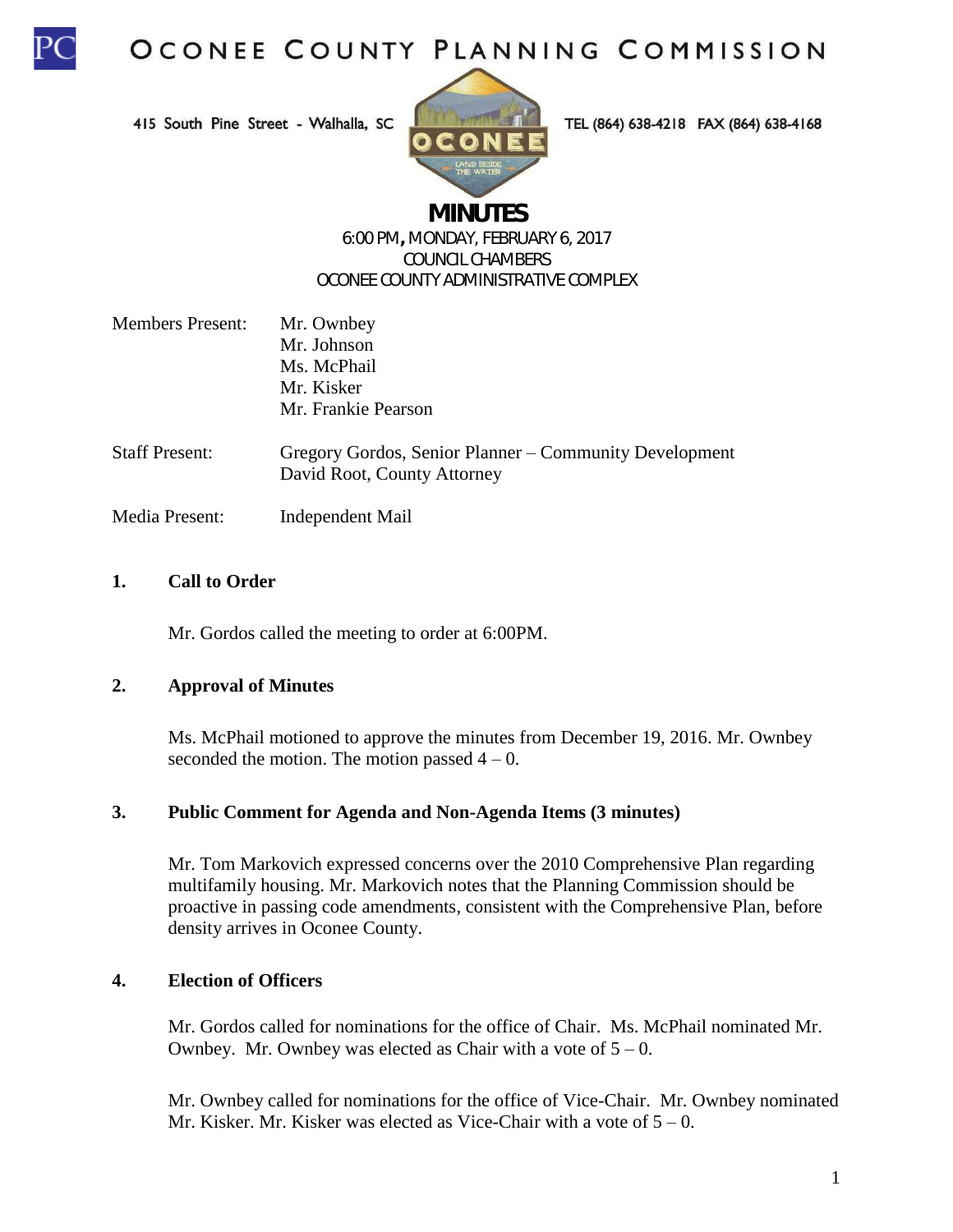Mr. Ownbey recognized the years of Planning Commission service of Mr. C.W. (Bozo) Richards, who had recently passed away.

## **5. Discussion on Chapter 38 Article V – CONDITIONAL USES**

Mr. Gordos introduced the matter before the board and noted that the previous discussion on this topic had taken place at the last meeting on December  $19<sup>th</sup>$ . In order to recommend draft Ordinance 2016-41 to the County Council, Mr. Gordos noted that the Zoning Use Matrix proposed would also require the amendment to Article 5. – Conditional Uses in Sec. 38-5 of the Oconee County, South Carolina – Code of Ordinances. Mr. Gordos then presented the proposed conditions for the following: Agricultural support services-veterinarians, kennels, feed/seeds, supply stores, implements, etc.; Distribution and other Warehouses; Light Manufacturing; Mixed Use Buildings and parcels; Motor vehicle services and gas stations; Museums, cultural centers, historical sites, sightseeing, and similar institutions; Public, Private, and Commercial parks and recreation, camping or social facilities.

Ms. McPhail made a motion, seconded by Mr. Kisker, to amend Ordinance 2016-41 to include additional conditional uses in Sec. 38-5.

The motion passed 6-0.

## **6. Discussion on Chapter 38 Article VIII – SIGN CODE**

Mr. Gordos introduced the matter before the board, noting that the language in Sec. 32- 520. - Requirements for billboards and other commercial signs was of particular relevance to his day-to-day management of the Planning and Zoning division. Mr. Gordos explained the current language regarding distance requirements between billboards and the current definitions for billboard and commercial signs. Mr. Gordos suggested that the text be amended to better reflect the difference between what is commonly considered a billboard versus other on-premise signs and requested the discussion of the Commission.

Discussion on signage in similar communities across the region, setback requirements, sign content and other regulations followed. No motion was made, but the Commission requested Mr. Gordos return to a future meeting with additional information including comparisons to communities mentioned such as Clemson, Easley, and Greenville County.

## **7. General Discussion on Multi-family residential development**

Mr. Gordos introduced the topic briefly, noting that questions have been raised by outside parties on the approval process for new multi-family developments proposed in Oconee County. Zoning districts such as the Control Free District allow multi-family land uses by right, but also require property line setbacks between structures. Mr. Gordos specifically mentioned that what are thought of as traditional or student apartment complexes should be able to comply with setbacks as written today, however structures with property lines running through the center of the building (shared wall) such as townhomes or condominiums would not comply with setback requirements. Discussion was opened to the Commission.